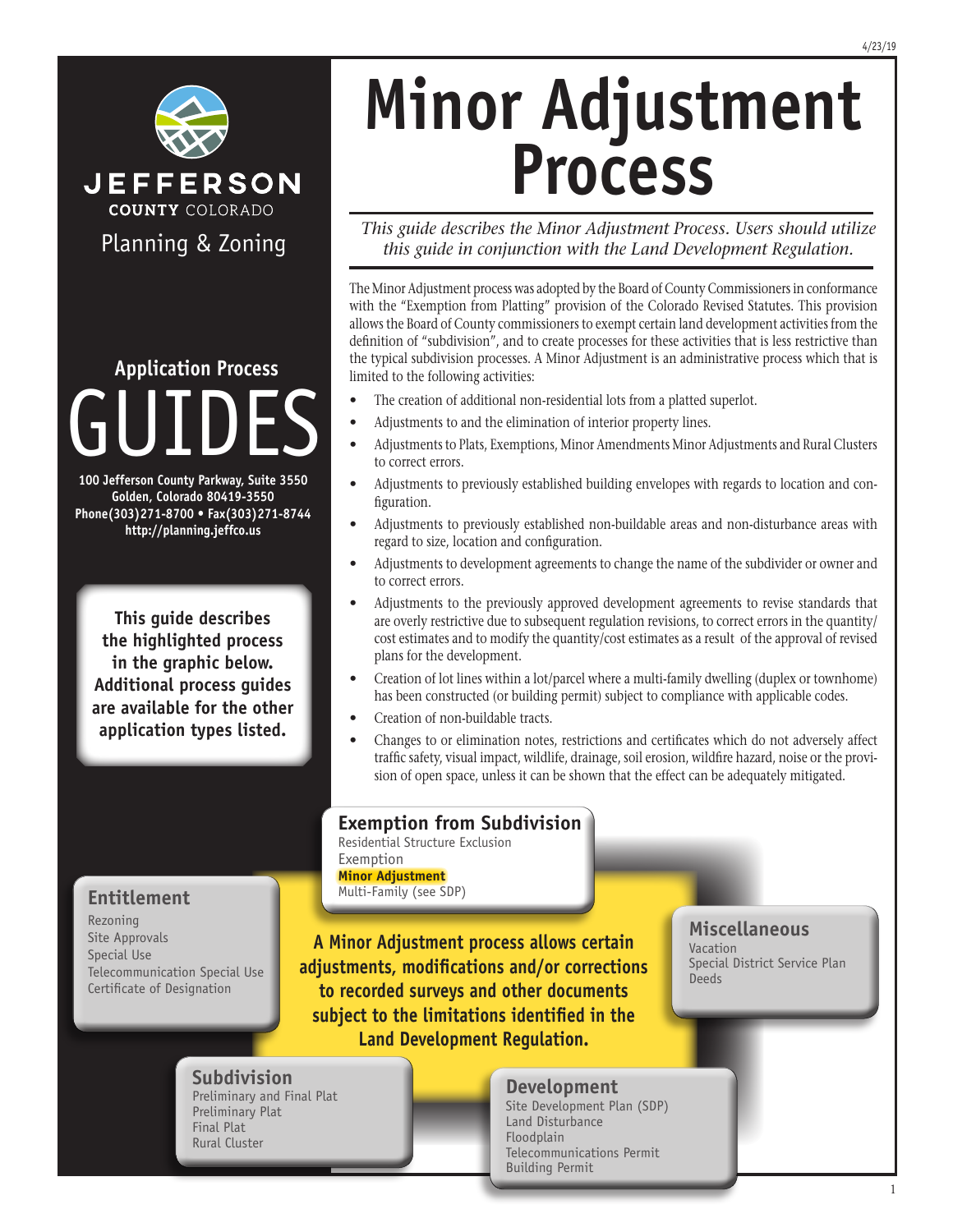## **Optional Pre-Application**

The Pre-Application process was created to provide applicants with a quick review of development proposals based on limited information. The review is intended to provide information about the regulations and process that will assist an applicant in making key decisions about the development proposal prior to making a formal application. Refer to the Land Development Regulation and the Pre-Application Guide for additional details.

### **Submittal Requirements**

The submittal documents required for an application will vary based on the specifics of each unique application. Prior to the Formal Application, the case manager will provide the applicant with information identifying the type and number of required documents for the application. A complete explanation of the submittal requirements can be found in the Submittal Requirement Section of the Land Development Regulation.

## **Minor Adjustment Process**

*The information provided below is intended to be a brief overview of the Minor Adjustment Process. For a complete explanation of the Minor Adjustment requirements, please refer to the Land Development Regulation.*

#### *Step 1*

#### **Sufficiency Review/Formal Application Submittal**

*The applicant will submit all of the documents required for the formal application. The assigned Case Manager will review the documents to determine if they are complete. Following this review, the Case Manager will either send the documents out on the 1st Referral or prepare a letter explaining the deficiencies in the submittal documents. If revisions to the documents are required, the applicant shall revise the documents to comply with County standards, and then resubmit the documents for the 1st Referral.*

#### *Step 2* **Referral Process**

*The Land Development Regulation anticipates that an application will be sent out on two referrals before it is ready for decision; however, at any time after the 1st Referral the Case Manager may decide that the application is in substantial conformance with all applicable regulations and is ready for decision. Additional fees will be incurred for a third referral and any subsequent referral thereafter. The general referral steps are as follows:*

- *1. The Case Manager will refer the application and supporting documents to County divisions and other agencies.*
- *2. After the referral, the Case Manager will provide the applicant with a Staff response inclusive of referral agency responses, and will include a referral matrix for the next referral if applicable.*
- *3. The applicant will address, in writing, any issues identified by the Case Manager or any referral agency and resubmit revised documents for the next referral.*

#### **Final Documents**

*The final documents shall be comprised of the executed Minor Adjustment document (on mylar if applicable), the executed improvement agreement (if applicable) and any other documents identified by the Case Manager.*



#### **Determination**

*The application will be presented to the Director of Planning and Zoning. The Director of Planning and Zoning will approve or deny the application.* 

**Recordation**

*After approval of an application, Staff will obtain the required County approval signatures and have the documents recorded.*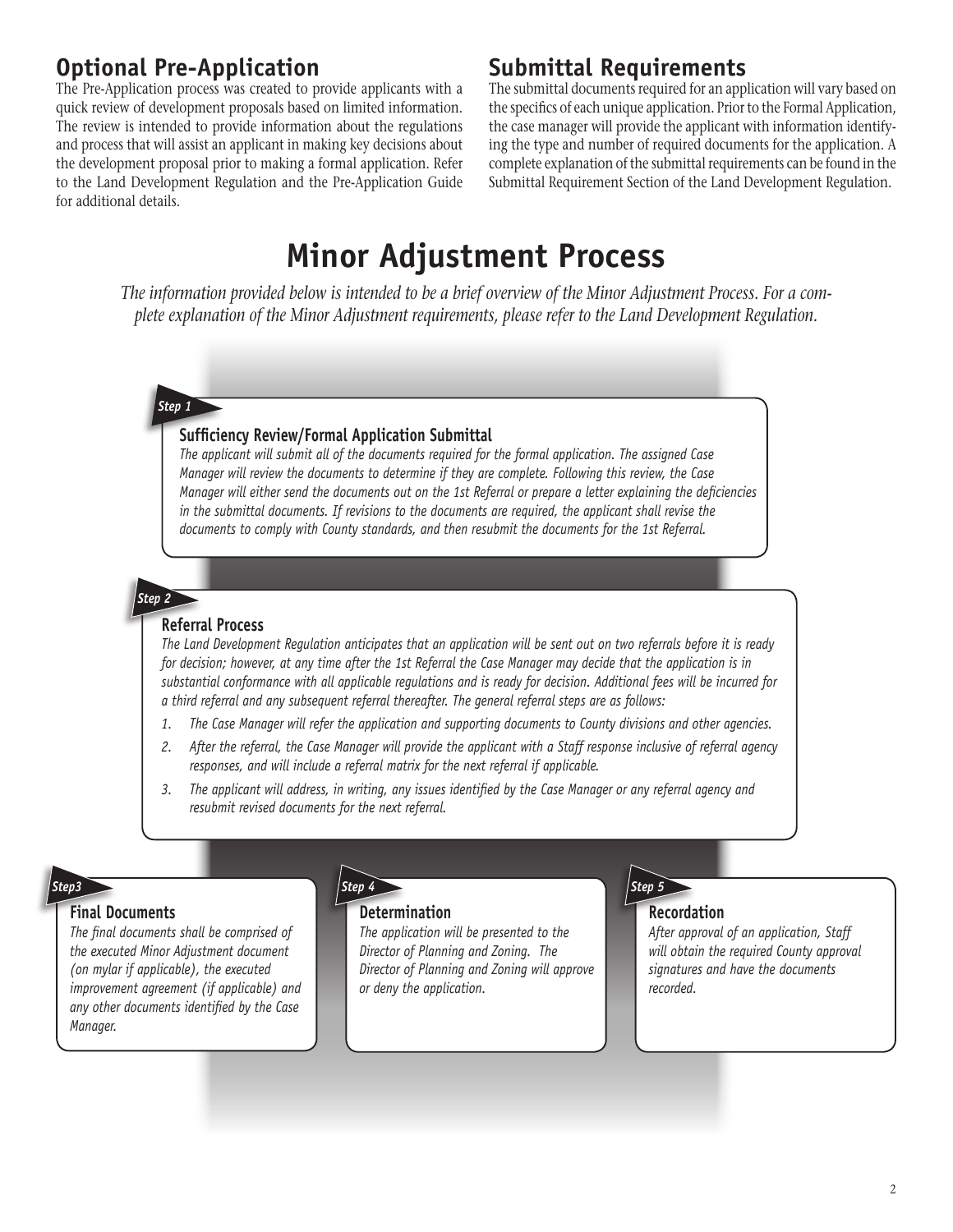# **Evaluation/Decision**

**Evaluation:** The evaluation of the Minor Adjustment is predicated on compliance with the Land Development Regulation, the requirements of the underlying Zone District and the following limitations:

- 1. The request must not conflict with any County regulations unless relief is granted through the appropriate County process.
- 2. The request does not create any additional lots, unless specifically listed as an allowed development activity.
- 3. The exterior boundary must be comprised of property lines that have been properly subdivided.
- 4. The resulting property boundaries or building sites must meet all State Engineer and Public Health requirements for issuance of a well permit and approval of an individual sewage disposal system (if applicable).
- 5. The adjustment shall not create a larger lot, parcel or tract that could be further subdivided outside of a County subdivision process.
- 6. A reconfiguration of lot lines in a residential development may only include minor alterations to the existing streets or roads designated on the Plat. A replat for a residential subdivision is required if the platted streets or roads will not be utilized, if the alignment will be substantially altered, or if the Plat does not have an access system.
- 7. A reconfiguration of a non-residential development or development with non-residential uses may include alterations to the existing streets or roads system.
- 8. Lots or parcels with nonconforming lot sizes (not meeting the minimum lot size requirements of the underlying zone district) may be altered only if the non-conforming lots or parcels are either eliminated or the lot or parcel area is increased so that it becomes conforming, or relief is granted through the appropriate County process.

**Decision:** After review by Staff, a Minor Adjustment application is presented to the Director of Planning and Zoning for final decision. The Director of Planning and Zoning may ask for additional documents before making a final determination.

## **Community Involvement**

*Keeping the public informed of development applications is a high priority in Jefferson County. Notification requirements for a Minor Adjustment application include community mailing and sign posting. The following summarizes the notification required and the method by which the public may provide input:*

**Formal Application**: The notification at the time of Formal Application is by community mailing and sign posting. The mailing and sign posting notifies the public that an application has been submitted and that documents related to the application are available for review. Any comments submitted by the public will be provided to the applicant and will also be included as a part of the staff report prepared for the Determination by the Director of Planning and Zoning. The applicant may choose to amend the application request based on the comments received.

*The notification requirements are explained in detail in the Land Development Regulation and the Notification Guide.*

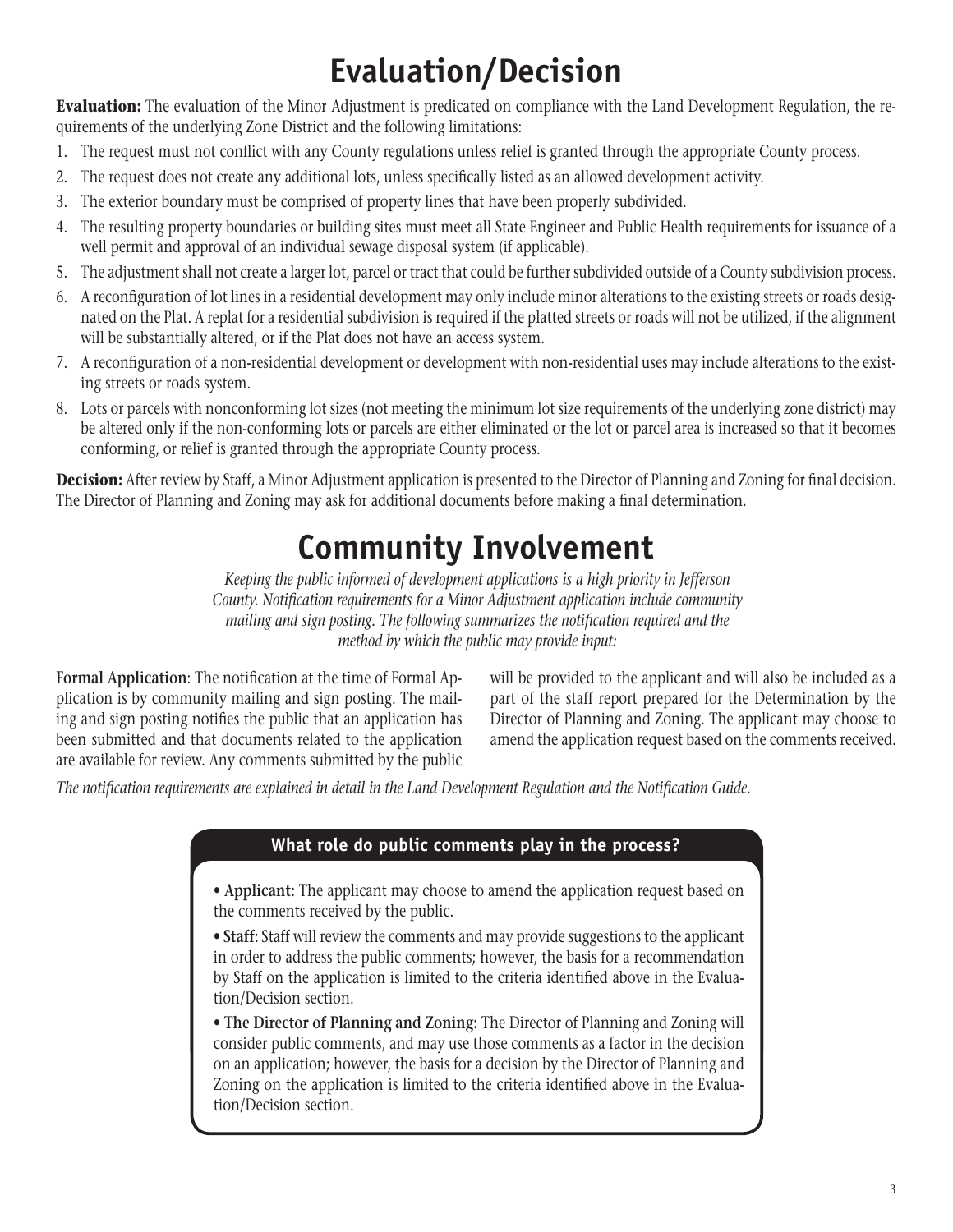# **Minor Adjustment Format (Survey 24"x36")**

*The graphics shown below indicate the preferred layout of Minor Adjustment documents. These examples are provided for general reference only and should not be duplicated. The applicant should refer to the Minor Adjustment Section of the Land Development Regulation for specific format requirements.*

The first graphic shows a Minor Adjustment survey which is typically used when the proposal will be changing legal descriptions. The second graphic shows an  $8\frac{1}{2}$  x 11" Minor Adjustment that is used to correct errors and/or make technical modifications. This reduced sized document can be allowed by Planning and Zoning when it is determined that survey graphic is not required. A third type of Minor Adjustment format will be used when the proposal is to adjust an improvement agreement (not shown within this guide). An example of the improvement agreement format will be provided by Planning and Zoning upon request.